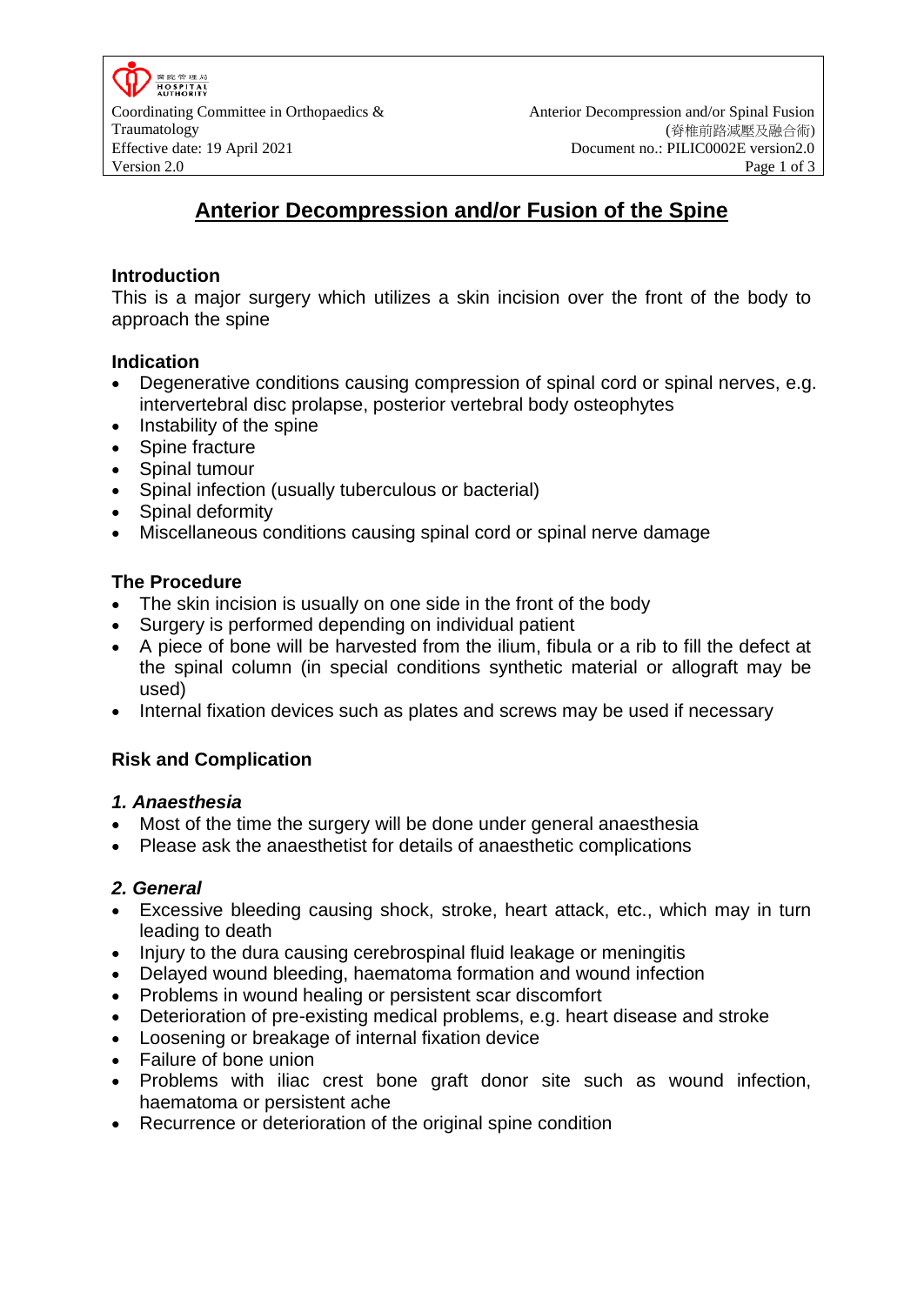MS RS: 49- FH L3 HOSPITAL<br>AUTHORITY

## *3. Risks Specific to Operative Site*

- A. Cervical spine surgery
- Haematoma at surgical site causing compression of trachea, which may cause breathing difficulty or even suffocation
- Injury to the esophagus causing swallowing difficulty or even leakage of food into the mediastinum causing mediastinitis
- Injury to the major neck artery or vein causing stroke
- Injury to the thyroid gland causing thyroid hormone dysfunction
- Injury to the nerve supplying the vocal cord causing hoarseness of voice
- Injury to the cervical spinal cord or nerves causing neurological damage, in extreme case may lead to tetraplegia, double incontinence and breathing difficulty
- B. Thoracic spine surgery
- Injury to the esophagus causing swallowing difficulty or even leakage of food into the mediastinum causing mediastinitis
- Injury to the lung causing pneumonia or persistent pneumothorax
- Injury to the aorta or vena cava causing torrential bleeding
- Injury to lymphatic vessels causing chylothorax
- Injury to the thoracic spinal cord or nerves causing neurological damage, in extreme case may lead to paraplegia, double incontinence and breathing difficulty.
- C. Lumbosacral spine surgery
- Reflex slowing of bowel movement causing abdominal distension and vomiting
- Injury to the aorta or vena cava causing torrential bleeding
- Injury to the abdominal structures, e.g. ureter, kidney, liver, bowel
- Injury to the sympathetic nerves causing dryness and increase in temperature of the involved lower limb. It may also cause erectile dysfunction and retrograde ejaculation in men
- Injury to the spinal nerves causing neurological damage, in extreme case may lead to paraplegia, double incontinence

### **Before the Procedure**

- Optimization of pre-existing medical conditions, e.g. heart disease, hypertension, diabetes mellitus, anaemia, asthma, etc.
- Measurement of external supportive device for spine immobilization after surgery, e.g. neck collar, may be needed
- Blood tests and x-rays of the appropriate regions
- Fast for at least 6 hours before surgery
- Cleaning of the operative site. Shaving of hair may be needed

### **After the Procedure**

Usually diet is not allowed on the day after surgery